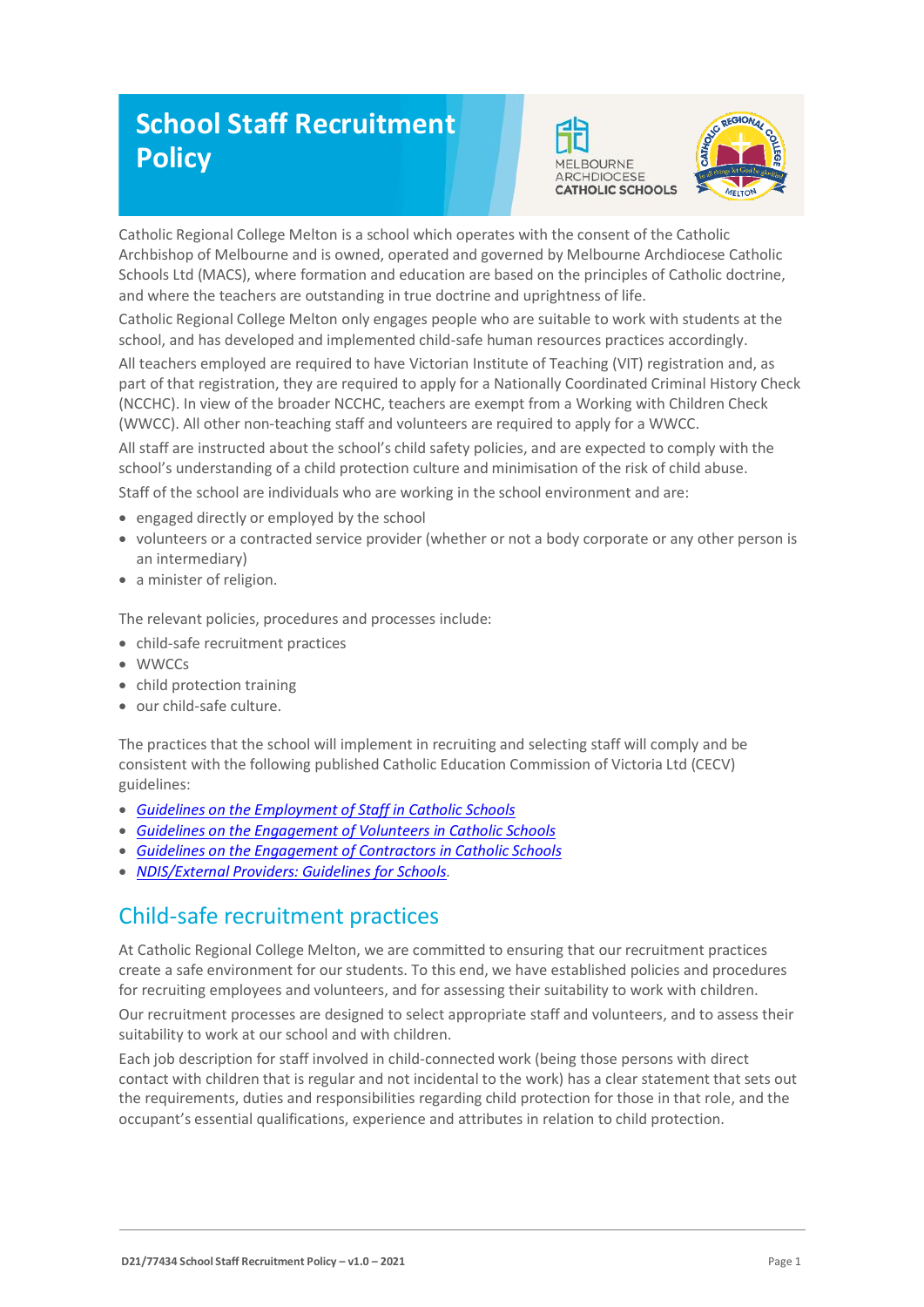All applicants for child-connected work at the school are informed about these requirements and the school's child protection practices, including the Child Safety Code of Conduct, prior to commencing work at the school.

Once employed, staff are also taken through an induction procedure that further reiterates the person's duties and responsibilities regarding child safety and child protection. All staff and volunteers are required to read and sign a Child Safety Code of Conduct prior to commencing their work with children.

### **New staff**

It is our policy that all applicants for school positions undergo prior screening. The school will make reasonable efforts to gather, verify and record the following information about a person who it proposes to engage to perform child-connected work:

- registration with the VIT and associated NCCHC
- WWCC for non-teaching staff
- personal identity verification and background checking
- verification of professional and other qualifications relevant to the job
- an examination of their history of child-connected work
- reference checking that addresses the person's suitability for the job and working with children.

#### **Volunteers**

All volunteers, including parent/carer volunteers, must undergo the following screening prior to their engagement by the school:

- personal identity verification and background checking
- verification of professional and other qualifications if relevant to their role
- an examination of their history of child-connected work
- reference checking that addresses the person's suitability for the job and working with children. For parent/carers volunteers, the school also requires a WWCC as best practice.

#### **Monitoring and assessing child-related work suitability**

All new staff members and volunteers are supervised regularly to ensure that their behavior towards children is appropriate and to monitor their compliance with the school's Child Protection Program.

Performance and development reviews known as Annual Review Meetings are regularly undertaken for all staff and include consideration of, understanding of and performance against the school's Child Safety Code of Conduct and the requirements of the Child Protection Program. For example, ensuring that a staff member has not breached any of the school's reporting procedures or the Child Safety Code of Conduct.

## Child-safe recruitment and other legislation

Our recruitment practices are subject to state and federal anti-discrimination legislation and the requirements of the *Privacy Act 1988* (Cth) when obtaining, using, disclosing and storing information from applicants and referees.

| Source of obligation | The Victorian Working with Children Act 2005 (the Act) aims to protect<br>children from harm by ensuring that people who work with, or care for,<br>them have their suitability to do so checked by a government body. |
|----------------------|------------------------------------------------------------------------------------------------------------------------------------------------------------------------------------------------------------------------|
|                      | The Act aims to prevent those who pose a risk to children from working or<br>volunteering with them.                                                                                                                   |

#### **Working with Children Checks**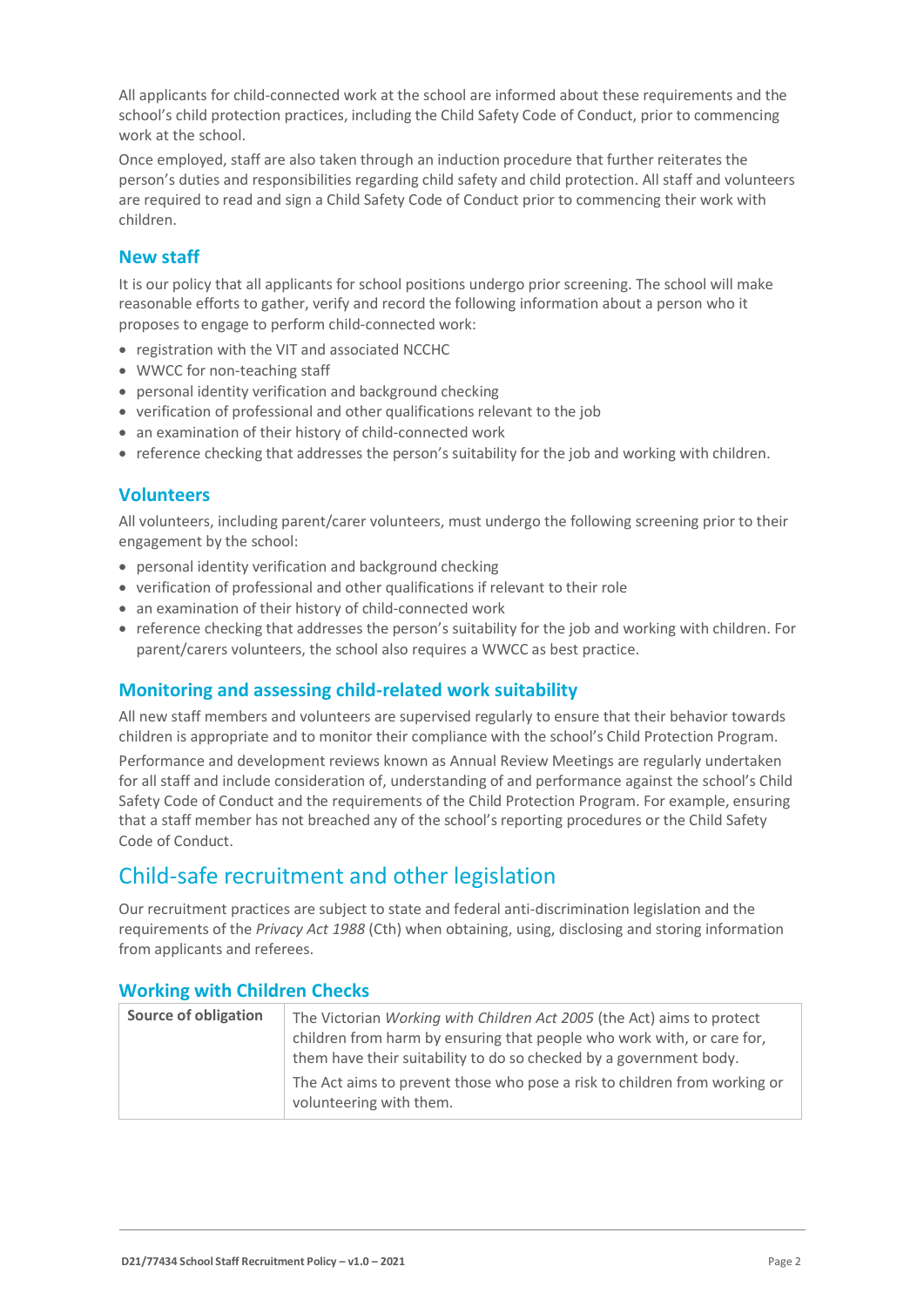| Who needs a WWCC?              | Subject to the exemptions referred to below, any worker who engages in<br>child-related work that involves direct contact with a child (being a person<br>under 18 years of age) needs a WWCC.<br>Section 3 of the Act defines 'direct contact' as any contact between a<br>person and a child that involves:<br>• physical contact<br>• face-to-face contact<br>• contact by post or other written communication<br>• contact by telephone or other oral communication<br>• contact by email or other electronic communication.<br>A WWCC will apply to any person who is engaged by Catholic Regional<br>College Melton as an employee, a Board member, a self-employed person,<br>a volunteer, a third-party contractor (who has or is likely to have direct<br>contact with children), a supervisor of child employees, part of practical<br>training through an educational or vocational course, unpaid community<br>work under a court order, a minister of religion or performing duties of a<br>religious vocation, an officer of a body corporate, a member of a committee<br>of management of an unincorporated body or a member of a partnership.                                                                                                                                                                                        |
|--------------------------------|------------------------------------------------------------------------------------------------------------------------------------------------------------------------------------------------------------------------------------------------------------------------------------------------------------------------------------------------------------------------------------------------------------------------------------------------------------------------------------------------------------------------------------------------------------------------------------------------------------------------------------------------------------------------------------------------------------------------------------------------------------------------------------------------------------------------------------------------------------------------------------------------------------------------------------------------------------------------------------------------------------------------------------------------------------------------------------------------------------------------------------------------------------------------------------------------------------------------------------------------------------------------------------------------------------------------------------------------------|
| What is child-related<br>work? | Child-related work is defined in section 9 of the Act as voluntary or paid<br>work, in any of the occupational categories listed in the Act, that usually<br>involves direct contact with a child.<br>For the purposes of the Act, work will not be 'child-related work' by reason<br>only of occasional direct work with children that is incidental to the work.<br>Child-related work for ministers of religion<br>The Act defines child-related work for ministers of religion more broadly<br>than for other occupations. All ministers of religion are required to get a<br>WWCC unless the contact they have with children is only occasional and<br>always incidental to their work.<br>This would include for example having children in their congregation,<br>attendance at schools or school camps even when all their contact with<br>children is supervised. An example of when a minister of religion would not<br>require a WWCC is a minister conducting purely administrative roles within<br>a church's bureaucracy.<br>The following are considered to be child-related work:<br>• mentoring and counselling services for children<br>direct provision of child health services<br>$\bullet$<br>• clubs, associations, movements, societies or other bodies (including<br>bodies of a cultural, recreational or sporting nature) |
|                                | • educational and care services, childcare centres, nanny services and<br>other child care<br>• coaching and tuition services for children<br>• any religious organisation where children form part of the congregation<br>• boarding houses or other residential services for children and overnight<br>camps for children<br>• transport services specifically for children, including school bus services<br>and taxi services for children with a disability and supervision of school<br>road crossings<br>• commercial photography services for children unless they are merely<br>incidental to or in support of other business activities<br>• commercial talent competitions for children unless they are merely<br>incidental to or in support of other business activities                                                                                                                                                                                                                                                                                                                                                                                                                                                                                                                                                                |